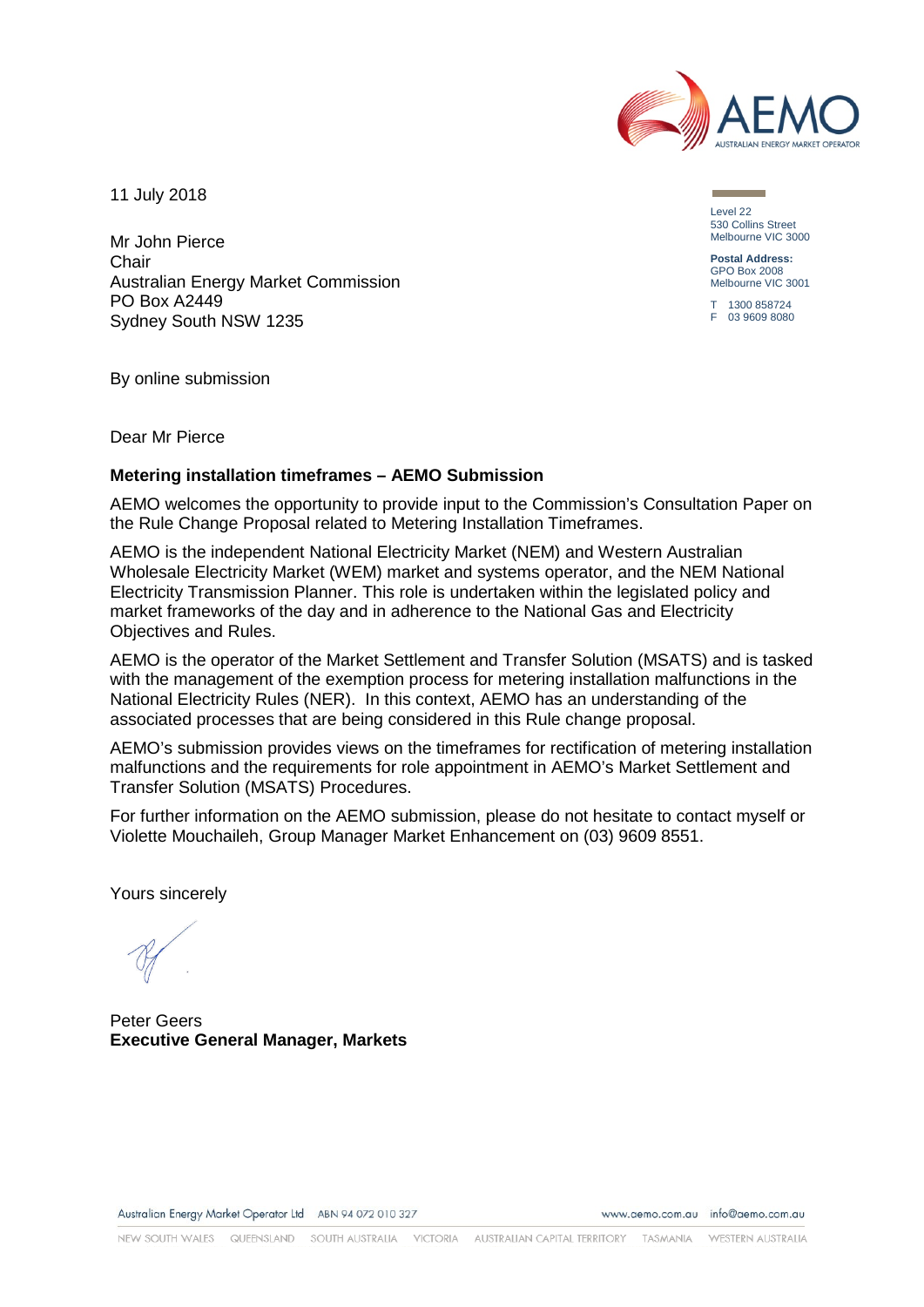

## **Metering installation malfunctions – rectification timeframes**

AEMO supports the proposal to change the timeframes for rectification of a metering installation malfunction from [1](#page-1-0)0 business days to 20 business days for type 4S and  $4A<sup>1</sup>$ metering installations only. AEMO recommends that the 10 day requirement is maintained for type 4 metering installations and that the two business day requirement is maintained for type 1-3 metering installations.

The 10 business day timeframe has worked effectively for type 4 metering installations that are predominantly located at commercial and small industrial customer connections, the majority of which are connected via instrument transformers<sup>[2](#page-1-1)</sup>. The 10 business day timeframe is often an insufficient timeframe for malfunction rectification requiring the installation of a type 4S or 4A metering installation*.* This is due to the method by which a metering installation malfunction may be identified and the requirements to establish a supply outage with the customer following identification. An overview of the differences in process between the metering and connection types for identification and rectification of metering installation malfunctions are presented in the following table, including for reference the rectification process for type 5 and 6 metering installations that applied prior to 1 December 2017:

| <b>Metering</b><br>installation<br>type | Type 1-4                                                                                                                                                                                                                | Type 4S and 4A                                                                                                                                                                                                                                                                                  | Type 5 and 6<br>(Prior to 1/12/17)                                                                                                                                                  |
|-----------------------------------------|-------------------------------------------------------------------------------------------------------------------------------------------------------------------------------------------------------------------------|-------------------------------------------------------------------------------------------------------------------------------------------------------------------------------------------------------------------------------------------------------------------------------------------------|-------------------------------------------------------------------------------------------------------------------------------------------------------------------------------------|
| <b>Malfunction</b><br>identification    | 1. Metering Data<br>Provider (MDP)<br>identifies fault flag in<br>metering collection<br>process; or<br>2. Metering Provider<br>(MP) identifies fault<br>when inspecting,<br>testing or resolving a<br>technical fault. | 1. MDP identifies fault flag in<br>metering collection process;<br>2. MP identifies fault when<br>inspecting, testing or resolving<br>a technical fault; or<br>3. Retailer appoints a new<br>Metering Coordinator (MC)<br>following a notification of<br>malfunction from an initial<br>$MC3$ . | MP identifies<br>malfunction when<br>testing, inspecting or<br>reacting to a meter<br>reader or customer<br>report on the condition<br>or accuracy of the<br>metering installation. |
| <b>Rectification</b>                    | Metering devices can<br>typically be replaced<br>upon identification at<br>the first visit to site,<br>without the need for<br>an outage <sup>4</sup> .                                                                 | Metering devices cannot<br>typically be replaced without a<br>disruption to the customer's<br>supply.<br>The MC must inform the<br>retailer who must in turn notify                                                                                                                             | Metering devices<br>cannot typically be<br>replaced without a<br>disruption to the<br>customer's supply,<br>however the distributor<br>has already had the                          |

Table 1 – Metering installation malfunction rectification process summary:

<span id="page-1-0"></span> 1 Metering installation types 4S and 4A are used to identify *small customer metering installations*, as that term is defined in NER Chapter 10.

<span id="page-1-1"></span><sup>2</sup> Approximately 75% on AEMO's initial analysis (noting that many of the remaining 25% may qualify for re-categorisation to a type 4S).

<span id="page-1-2"></span><sup>3</sup> The term 'initial MC' refers to the metering coordinator role performed by distribution network service providers for type 5 and 6 metering installations.

<span id="page-1-3"></span><sup>4</sup> Metering devices at metering installations connected via instrument transformers can typically be replaced without the need for a disruption to the customer's supply at the connection point.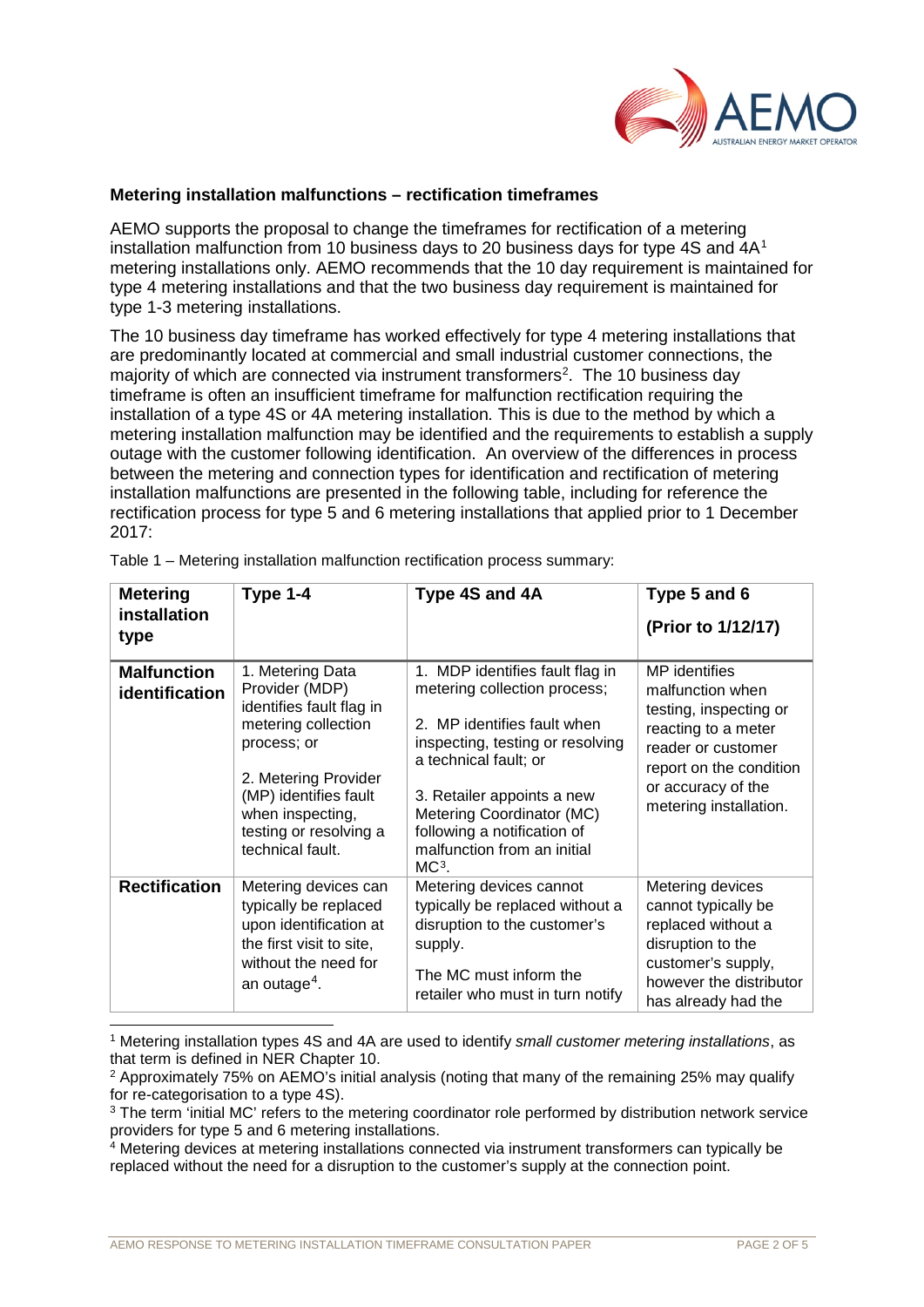

|                   |                                                                                                                                                                                                                          | the customer of the outage<br>requirement, providing an<br>opportunity for the customer to<br>agree a date and time for work<br>to be undertaken.<br>The MP must apply for an<br>exemption within the<br>rectification timeframe in the<br>NER unless the malfunction<br>can be rectified prior.                                                                                                                                                                                                                                                                                                                                                                                                                                             | opportunity to notify<br>the customer of a<br>planned outage<br>(unless they are<br>otherwise exempt from<br>such a requirement).<br>Therefore, the<br>metering device may<br>be replaced upon<br>malfunction<br>identification at the<br>first visit to site by the<br>MP.                       |
|-------------------|--------------------------------------------------------------------------------------------------------------------------------------------------------------------------------------------------------------------------|----------------------------------------------------------------------------------------------------------------------------------------------------------------------------------------------------------------------------------------------------------------------------------------------------------------------------------------------------------------------------------------------------------------------------------------------------------------------------------------------------------------------------------------------------------------------------------------------------------------------------------------------------------------------------------------------------------------------------------------------|---------------------------------------------------------------------------------------------------------------------------------------------------------------------------------------------------------------------------------------------------------------------------------------------------|
| <b>Exemptions</b> | Exemptions are<br>typically applied for in<br>all cases were an<br>instrument transformer<br>replacement is<br>required to rectify the<br>malfunction, as<br>outages are required<br>to be planned with the<br>customer. | Exemptions are typically<br>required if:<br>The retailer notification<br>1.<br>requirements do not<br>provide sufficient time for<br>the MP to rectify the<br>malfunction;<br>2.<br>The customer requires a<br>visit to perform the<br>rectification at a date<br>outside of the rectification<br>timeframe in the NER;<br>There are safety, logistical<br>3.<br>or other practical reasons<br>which prevent the<br>malfunction from being<br>replaced within the<br>rectification timeframe in<br>the NER; or<br>The MC has identified<br>4.<br>large volumes of<br>malfunctions that cannot<br>be rectified in the standard<br>timeframe due to the scale<br>and planning required (e.g.<br>as a result of a sample<br>testing processes). | Exemptions are only<br>required in rare<br>circumstances, such<br>as a faulty instrument<br>transformer which<br>requires a planned<br>outage to be replaced,<br>or where the outcome<br>of sample testing<br>analysis requires a<br>large volume of<br>metering installations<br>to be replaced. |

The additional complexities for rectification of malfunctions which require the installation of type 4S and 4A metering installations indicate that the current 10 business day rectification timeframe is too brief and the proposed extension to support the installation of a type 4S or 4A metering installation appears appropriate.

AEMO does not consider that a reasonable argument has been made to support the extension of rectification timeframes for type 4 metering installations; the process for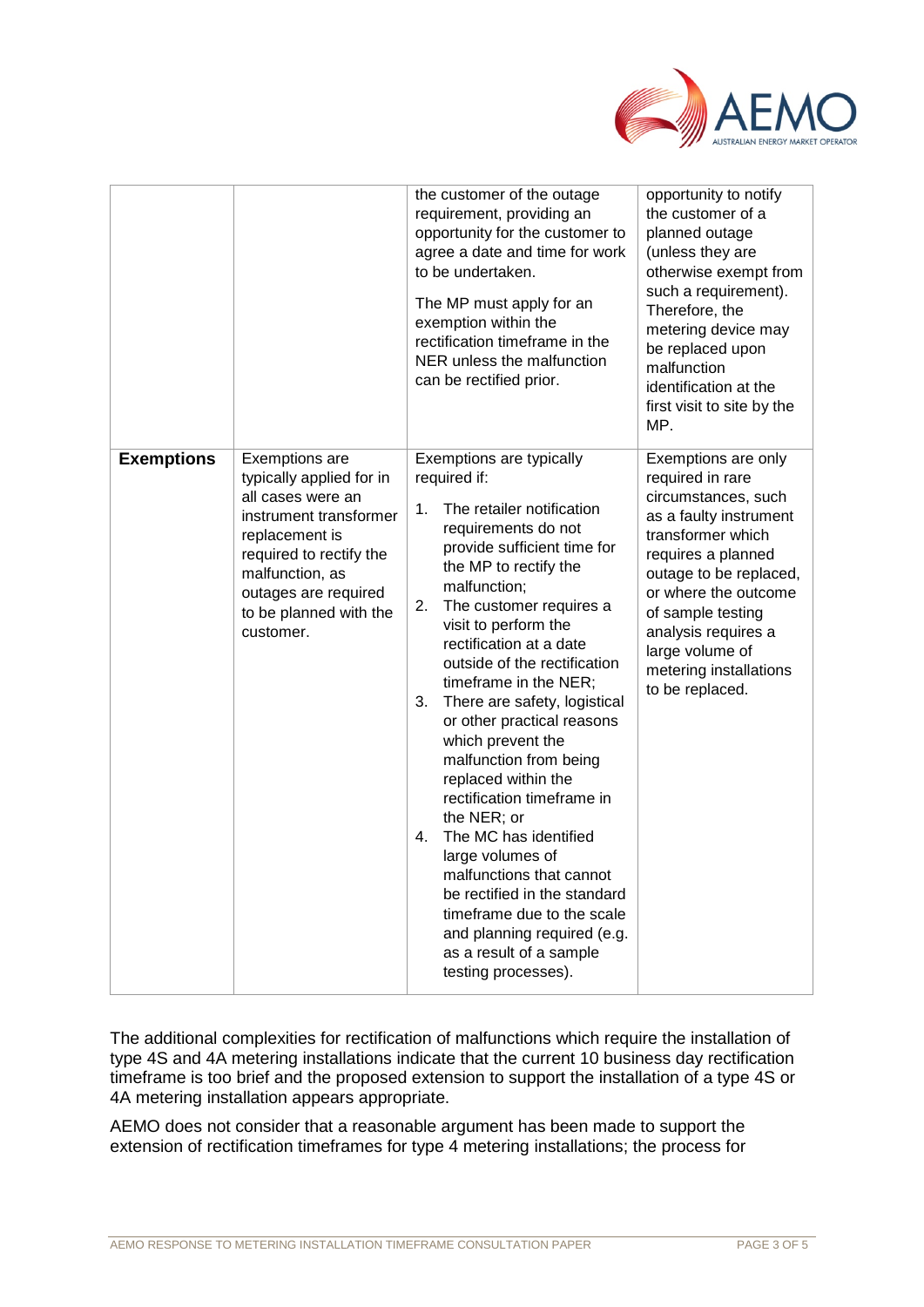

rectification has not been materially altered as a result of recent changes to the NER. The volume of energy measured at these metering installations is typically much higher than a type 4S or 4A, as is their relative impact on the accuracy of energy market settlement. Accordingly, rectification should be maintained within the current 10 business timeframe to minimise impacts of a malfunction on the market and participants.

## **Options for minimising replacement timeframes – MSATS**

The consultation paper refers to the AEC's rule change request, which includes a timeline of events for the rectification of a metering installation malfunction. The timeline proposes that the process to nominate and appoint the MC and MP takes four business days due to an AEMO requirement in the MSATS procedures for roles to be appointed sequentially and that mandatory objection periods apply whenever a change request is initiated. AEMO does not consider that the role nomination process, if astutely used by retailers and MCs, is a factor which would delay the installation of metering equipment at a connection point. In all but the most extreme circumstances, the process which formally establishes the new responsible MC and MP to the connection point can run simultaneously with the initiation of associated service requests for rectification of a malfunction, or the planned installation of metering equipment in any other circumstance.

In certain instances, where a customer is off supply due to a fault at a type 5 or 6 metering installation, rectification of supply and provision of new metering equipment will be completed as an emergency, outside of normal business practice. In these rare situations, AEMO expects that MSATS role appointment will be a secondary consideration to the restoration of supply, for all parties involved. The MSATS system and procedures allow for retrospective appointment, however, such an appointment requires records to be maintained should this decision be queried by AEMO or an external auditor.

Changes could be proposed to the AEMO MSATS procedures to reduce the objection period to zero days for particular role changes, such as an MC and MP appointment following notification of a malfunction at a type 5 or 6 metering installation. This may be considered reasonable as the initial MC has instigated the process to change roles through raising the malfunction notice to the retailer and is therefore highly unlikely to object to the consequential changes to roles in MSATS.

If roles were changed in error, MSATS procedures include mechanisms for retrospective correction. Similarly, the requirement for an MDP to provide an Actual Change Date<sup>5</sup> for the appointment of an MC and MP in a single MSATS change request, could be removed to enable faster and more flexible arrangements. AEMO remains open to proposals of this kind by market participants.

AEMO notes that in other proposals to the AEMC, the AEC has considered an alternative approach to MC appointment, which seeks to establish a new role of 'pending MC'. AEMO understands that the proposal essentially allows a party other than the MC for the metering installation in MSATS to appoint providers and perform meter churn. AEMO does not consider that such a change would have a material benefit to the timeframes for replacing metering installations and that there is likely to be negative impacts to customers, the market and participants, including:

<span id="page-3-0"></span> <sup>5</sup> In MSATS Procedures an Actual Change Date is the effective date of changes proposed in an MSATS change request. It is provided by the MDP and is typically required when a meter reading is necessary to separate the provision of services between parties at a point in time, such as a retailer transfer at a NMI, or a new MDP commencing the provision of data services.